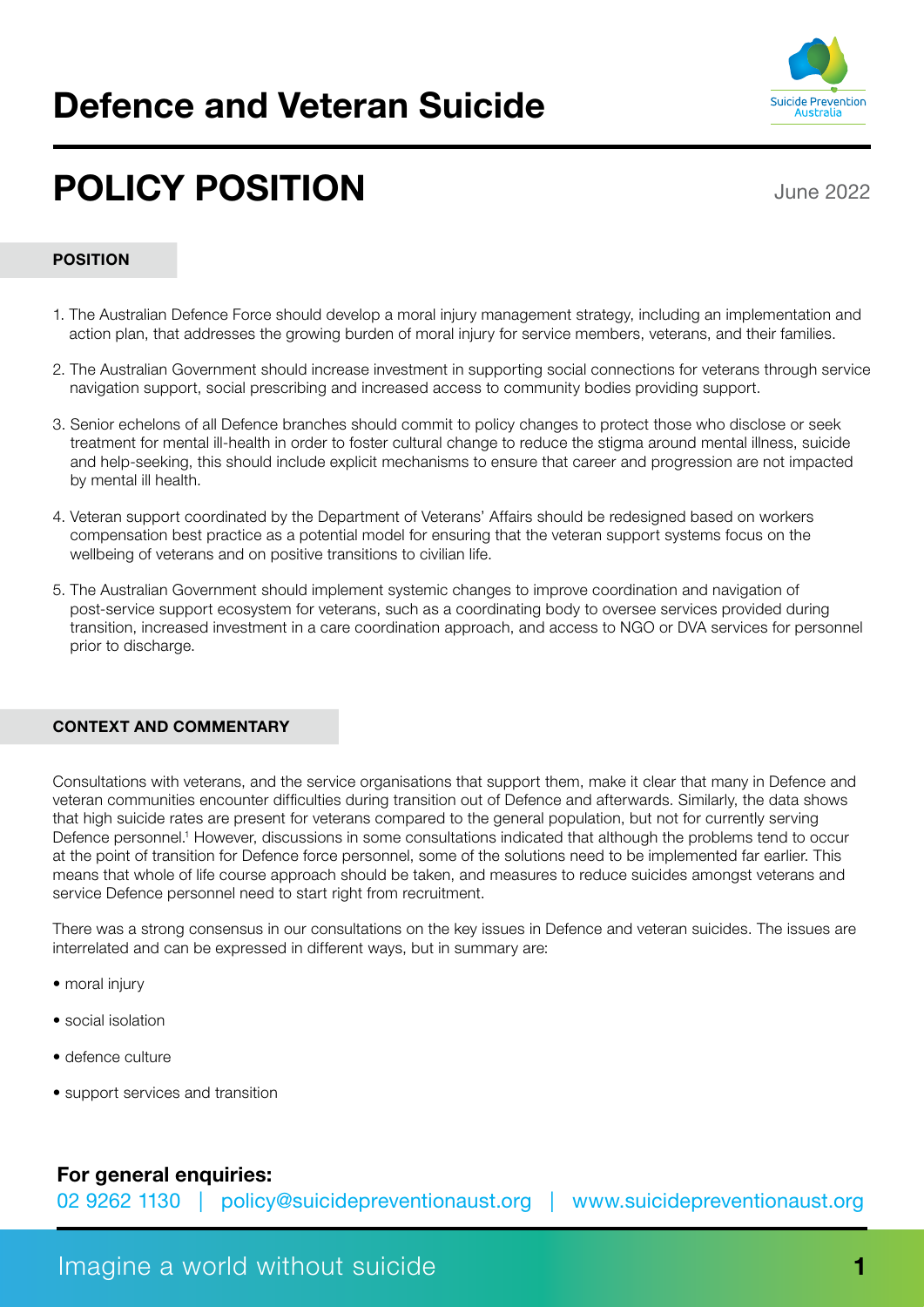

It is important to emphasise that our consultations indicated that the majority of Defence personnel and veterans do not experience significant negative issues during transition. Many Defence personnel make highly successful transitions out of Defence into new careers or retirement. However, too many in Defence and veteran communities do suffer negative experiences that impact on their mental wellbeing.

#### MORAL INJURY

Although there is yet to be a consensus in the research literature on the precise definition of moral injury, or moral trauma, there is an emerging body of research looking at the substantial impacts on wellbeing that arise from the violation of a person's core moral beliefs.<sup>2</sup> This may relate to a person feeling they have transgressed their own moral code, and/or been victim to morally violating behaviour by another.<sup>3</sup> Moral injury can also be associated with institutional action or inaction, which leads to a significant sense of betrayal.4 For example, amongst people exposed to sexual trauma during military service, perceptions of institutional betrayal by the military have been found to be associated with increased risk of suicide attempts.<sup>5</sup> In consultations with veterans and frontline service providers, some were aware of the term "moral injury" and others not, but even where the term was not used the descriptions of veteran's experiences aligned with this concept.

There are a range of areas in which the Australian Defence Force should improve its prevention and response to moral injury. These include initial assessment processes, induction and training, trauma informed care approaches, and engagement with family and carers of defence personnel who have experienced moral injury. Undertaking these actions will require a moral injury management strategy that plans for the growing burden of moral injury for service members, veterans, and their families. This strategy should include an implementation and action plan with timelines and costings.

#### SOCIAL ISOLATION

Although suicide is a complicated, multi-factorial human behaviour with many and varied risk factors, social isolation, and related concepts such as loneliness and thwarted belongingness, have been shown to be related to suicide across a range of cultures and groups.<sup>6</sup> Arguably the experiences of social isolation encountered by many of those on leaving Defence are often particularly acute. In consultations it was stated that those in Defence experience a unique closeness and belonging, coupled with an extremely strong sense of purpose, which may be dissolved almost immediately on transitioning out of Defence.

In enhancing the social connections of veterans, both the community sector and government play a role. It is often difficult for people leaving Defence to know what community supports are available in their area, and governmentfunded navigation support can be critical. Further, government investment in social prescribing initiatives is required to expand referral to social supports by community health providers.7 There are also innovative models of social support interventions being delivered by veteran organisations, health and social service providers which can be boosted by government investment.

Social connection support should include opportunities both to connect with other veterans and the wider community. Some veterans may prefer primarily to connect with other ex-service personnel, and this may provide a unique place of belonging and understanding. However, focusing only supporting veteran exclusive social connection could entrench isolation from the broader community, and miss broader opportunities for social connection and re-integration.

# For general enquiries:

02 9262 1130 | [policy@suicidepreventionaust.org](mailto:policy@suicidepreventionaust.org) | www.suicidepreventionaust.org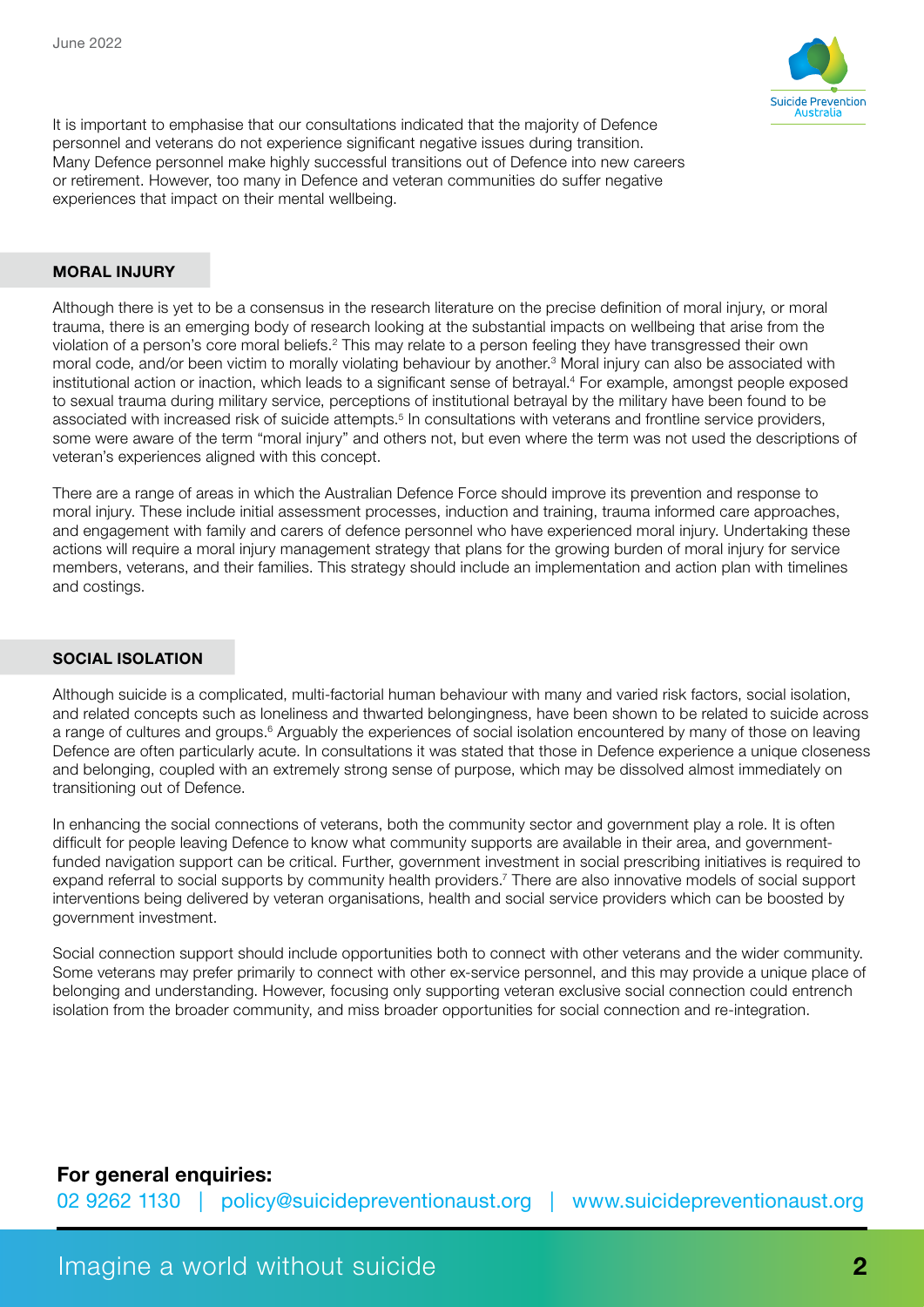

#### DEFENCE CULTURE

There was a strong consensus amongst those we consulted with that Defence culture around approaches to mental illness was a contributing factor to increased suicide risk, and that fundamental change would be needed to make progress on this issue. Stakeholders were clear that without a change in culture, no strategies put in place to address this issue would be effective. This is in alignment with research on organisational culture, encapsulated in the words attributed to management expert Peter Drucker: "culture eats strategy for breakfast".8 A number of those we consulted with felt that cultural change will have to come from the top, from the most senior officers in all branches of Defence.

Defence service is associated with significant protective factors, such as the close ties with others in Defence and a strong sense of purpose. However, those we consulted with described significant stigma around help-seeking. Such stigma is not uncommon across Australian culture in general, but is exacerbated in Defence. A number of stakeholders told us that mental illness is perceived as career limiting in Defence, and this means that mental illness is frequently hidden.

Defence has made significant efforts to invest in the mental health and well-being of Defence personnel, such as the range of initiatives under the Defence Mental Health and Wellbeing Strategy 2018-23: Fit to Fight, Fit to Work, Fit for Life.9 These included actions to reduce stigma associated with mental illness. However, a focus on risk-management may still be driving concerns around career impacts of disclosing mental illness. For example, as acknowledged by Defence, mental health conditions identified in medical screening prior to deployment may prevent deployment until medical clearance is obtained.10 This can have significant career implications, leading to a reluctance to seek help. There needs to be explicit mechanisms to ensure that that career and progression are not impacted by mental ill health, such as giving priority for future deployments where a mental health condition interferes with deployment.

Overall what is needed is a Defence culture that has high mental health literacy and is able to acknowledge impacts of trauma. This would enable Defence personnel to deal with mental illness more appropriately and support Defence as an organisation to take more of a wellbeing approach, rather than a risk management approach.

#### SUPPORT SERVICES AND TRANSITION

For Defence personnel transitioning to being veterans the move between the structured environment of active service to civilian life is a uniquely vulnerable period. A key issue highlighted to us in our consultations is that services and supports are readily accessible in service by undertaking simple chain of command processes. Upon leaving service, many don't possess knowledge of how to access support in the broader community, and experience difficulty navigating the mental health system. Where it is known that a soldier will soon be separating, and in many cases this can be a period of a number of months, it makes sense for them to begin engaging with any non-Defence support services they are likely to require. These could be medical services, such as a local health clinic, if a medical discharge is likely. Or these could be transitional services such as employment assistance. A case management/care coordination approach could begin before they leave the defence force and continue afterwards for a period depending on the needs of the individual.

In addition, the veteran community and previous inquiries have consistently raised concerns regarding the poor experience of many veterans engaging with the Department of Veterans' Affairs (DVA) to make a claim or access services. Some stakeholders described an adversarial culture and many expressed that the DVA claims process is extremely frustrating and debilitating, with long wait times, and that the difficulty of this process is exacerbating psychological injury and distress.

### For general enquiries:

02 9262 1130 | [policy@suicidepreventionaust.org](mailto:policy@suicidepreventionaust.org) | www.suicidepreventionaust.org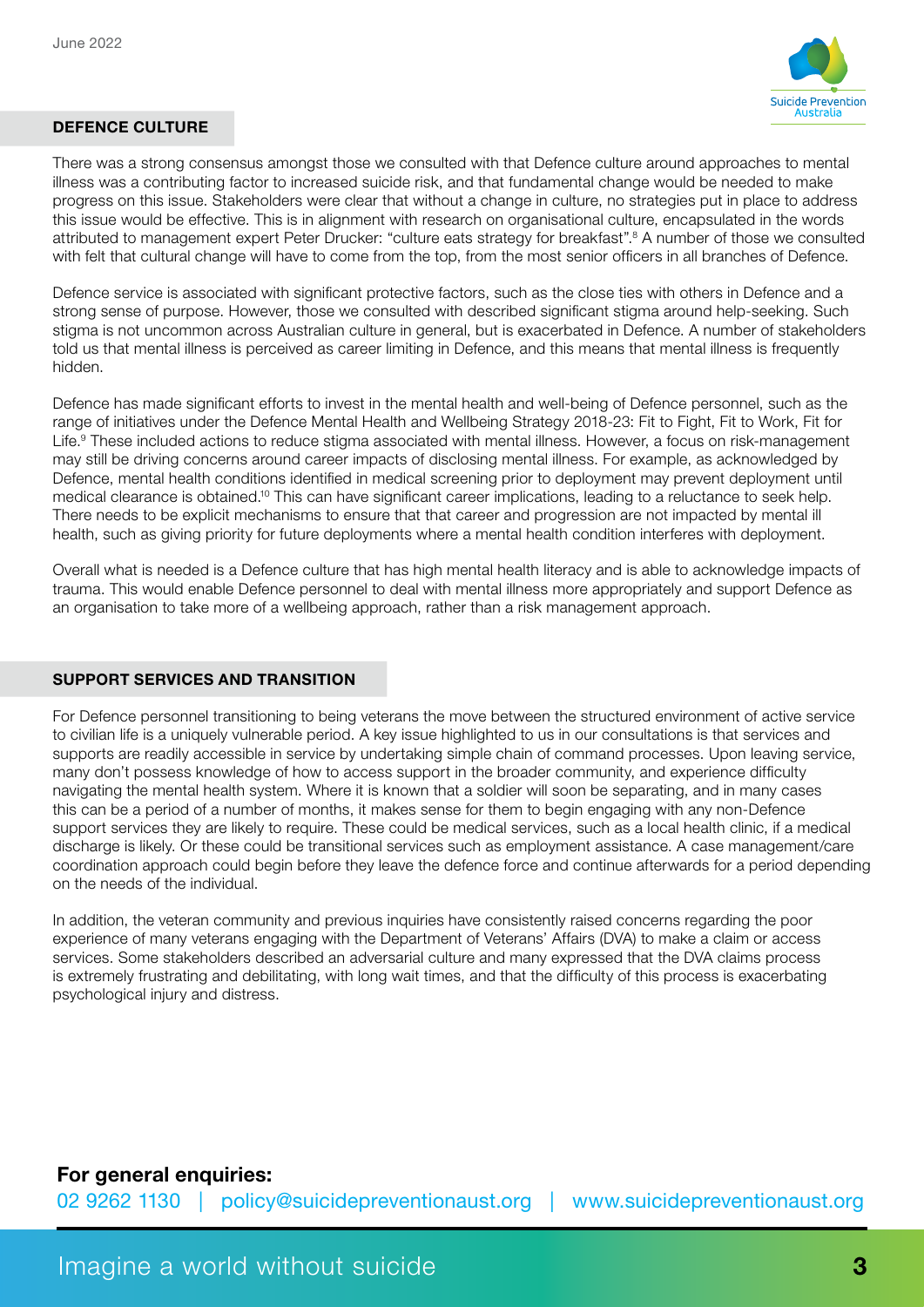

A future veteran support system would focus on the wellbeing of veterans and on positive transitions to civilian life in order to reduce the number of veteran deaths by suicide. To achieve this, supports should be redesigned based on the best practice features of contemporary workers' compensation and social insurance schemes, while recognising the special characteristics of military service. This would include:<sup>11</sup>

- the system must focus on the social and economic wellbeing of the individual, including wherever possible their movement into further employment
- the system should have differing levels of support delivered appropriately by limiting support to what is needed, but ensuring that all are fully supported
- consideration should be given to the incentives of the system to ensure they encourage positive outcomes for those being supported
- there should be continuous improvement in the support system to ensure that new evidence and better practices are taken into account as they emerge

The most common feedback in consultations on what is needed to improve access to non-government services was the need for better service coordination. There are at least several thousand ex-service organisations and veteran support organisations,<sup>12</sup> with many other government and non-government services who offer services to veterans. This array of different services is disjointed, and it is difficult for people leaving Defence to know what support is available and which services are most appropriate for them to access.

Consultations emphasised the need for a collaborative response across government, ex-service organisations, broader non-government services, communities and businesses. It was suggested that one coordinating body should be responsible for connecting services and making referrals (potentially the Joint Transition Authority). Stakeholders also strongly supported a case management/care coordination approach to support for veterans to navigate the service system.

# For general enquiries:

02 9262 1130 | [policy@suicidepreventionaust.org](mailto:policy@suicidepreventionaust.org) | www.suicidepreventionaust.org